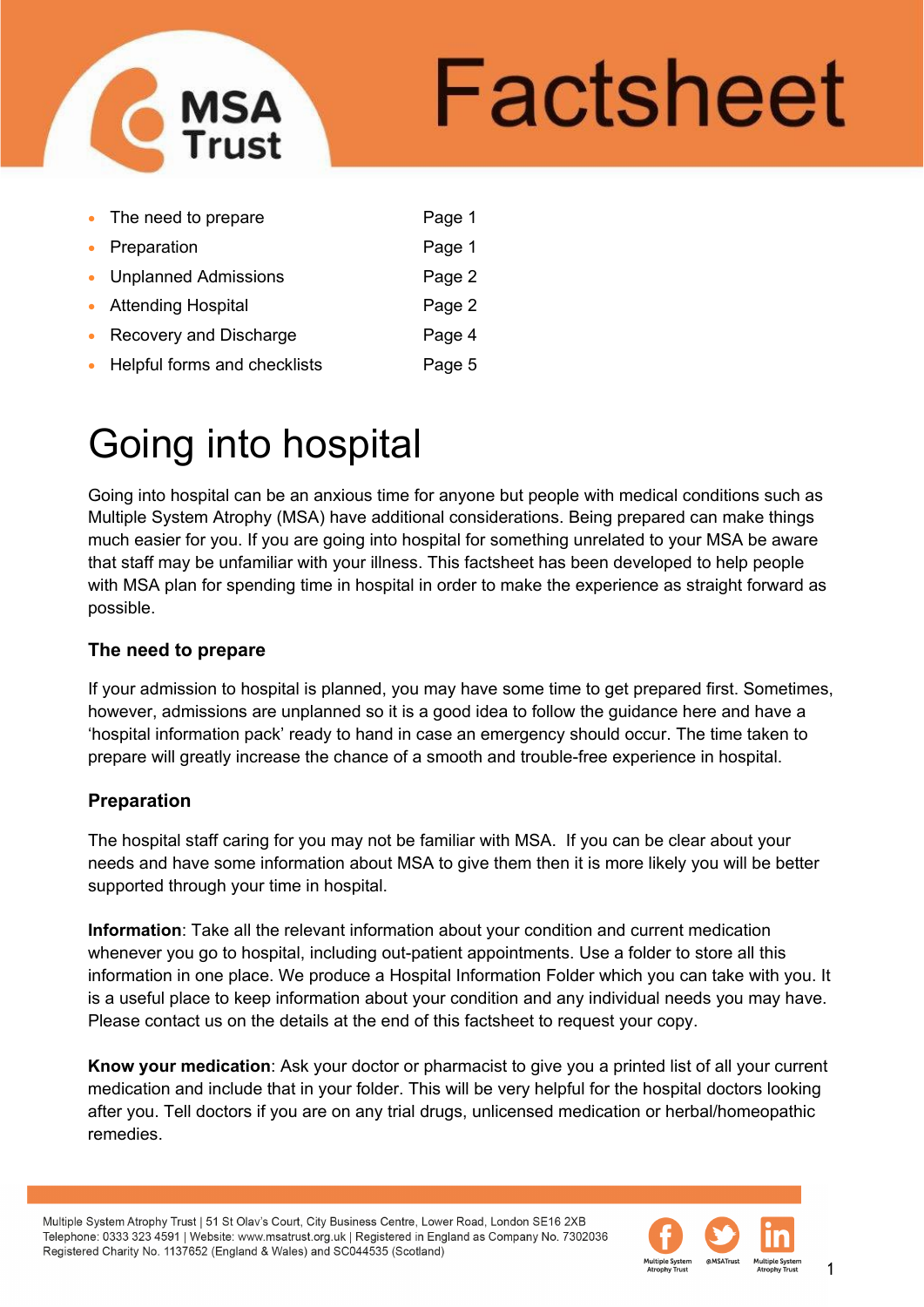Remember to take a 48-hour supply of your usual medications (complete with labels and boxes/bottle) with you when you go into hospital, as not all wards will routinely stock all your medications. Keep the rest of your medication at home in case there's a problem with the hospital giving you more when you are discharged. Also remember to take a supply of catheters and bags if you use these.

**Equipment**: Make it easier on yourself by deciding which equipment you need to take into hospital with you such as walking frame, wheelchair or lightwriter. Clearly label all your equipment and think about adding valuable pieces of equipment to your household insurance.

#### **Key points**:

- Have information about your condition to hand
- Get a list of your current medication
- Make a list of equipment you need in hospital and label it clearly
- Take the MSA Trust's Hospital Information folder with you.

#### **Unplanned Admissions**

In case you have an unplanned admission, it could be useful to have the following essentials prepared and ready to hand, including:

- Wash kit
- Underwear
- Night wear
- A 'Guide to MSA'
- Continence aids, pads, catheters etc.
- List of emergency contact numbers: people you may need to get in touch with and let them know you are in hospital, such as your care agency or the health professionals that visit you
- Hospital Information folder (available from the Trust) and/or a filled in copy of the planning sheet at the end of this factsheet.

Prepare a list of the things you need to take with you, which can then be used as a tick list when packing. This should include: medicines and latest prescription list, equipment, set of labels with name on ready to attach to any equipment and your Hospital Information folder.

#### **Attending hospital**

Investigations and surgery can affect your symptoms, so a little knowledge may help you plan. Find out as much as you can about the procedure you will be having. Consider:

- What preparation is involved
- How long the procedure will be

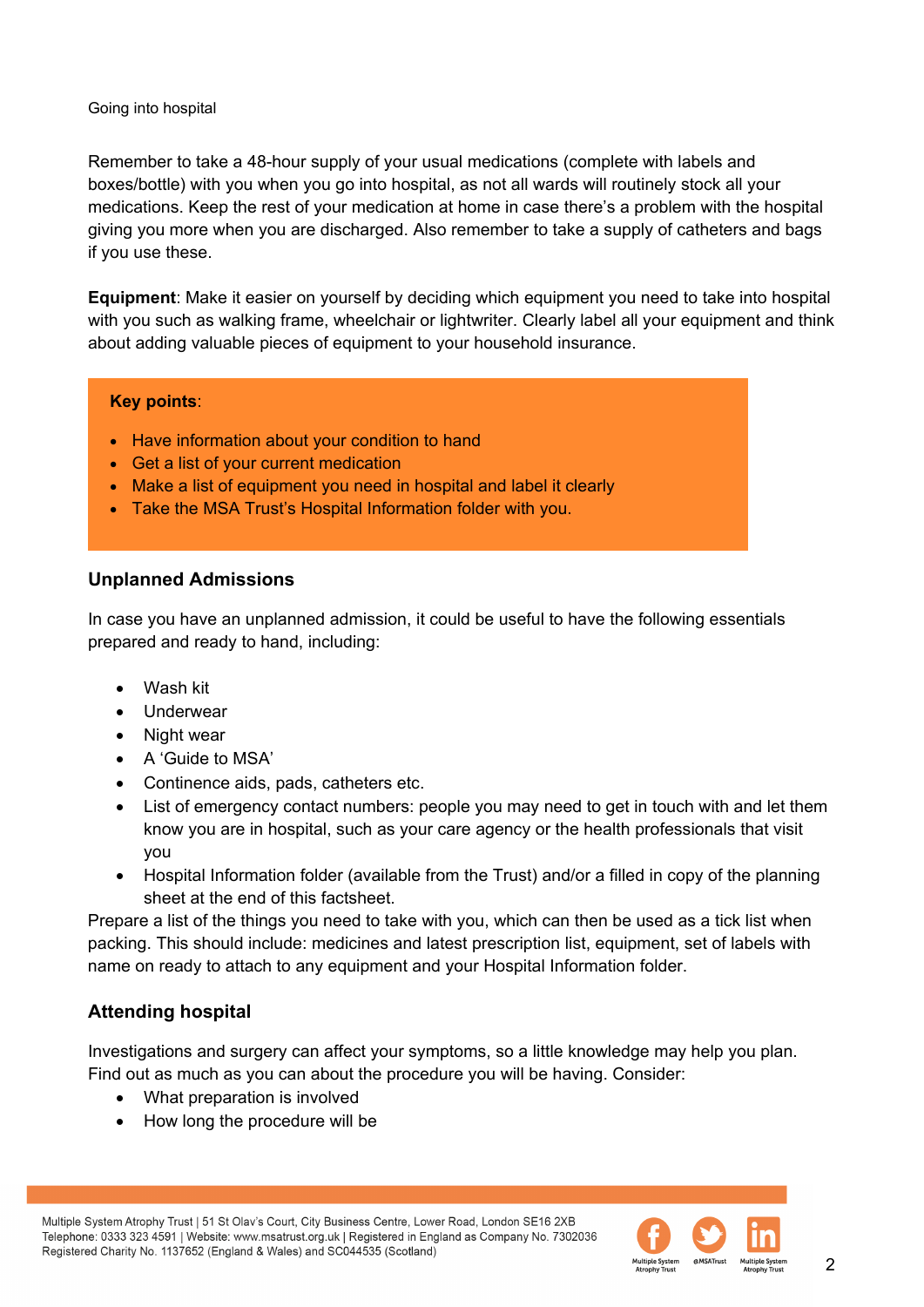• What the planned aftercare is

You may be asked to attend a pre-assessment clinic as part of the preparation for surgery or investigation. This is the ideal opportunity to get the information you need and to let the staff know in more detail about your condition. If your admission requires a general anaesthetic, ensure the anaesthetist is aware that you have MSA and also let them know if you have problems with your blood pressure dropping or breathing difficulties. Also, ask if it's possible to see the physiotherapist before your operation to discuss breathing exercises and any support you may need to recover from the general anaesthetic and to maintain your mobility.

The staff at the hospital may be unfamiliar with MSA as it is a rare condition, our MSA Health Care Specialists are happy to speak to them, so please do give staff their contact details. There is a space in our Hospital Information folder to write your MSA Health Care Specialists contact details.

Consider how your symptoms may be affected by what you find out about the procedure. The following may help:

Nil-by-mouth: This is the term that describes the period of fasting (usually 2-8 hours depending on the procedure) before an anaesthetic or procedure. Try to increase your fluid intake as much as possible before your surgery or procedure. To avoid dehydration, you may need replacement fluids by intravenous infusion (a drip) until you can drink safely again. Even though you may be nil-bymouth, you may still be able to take medication that will help your mobility or blood pressure in preparation for the procedure. You, your carer or a family member can discuss this with the anaesthetist or doctor. A patch for your movement medicine is another option.

Blood pressure: People who have postural hypotension (fall in blood pressure when sitting or standing) often have higher blood pressure recordings when laid flat. If you do suffer from postural hypotension (common in MSA) then you need to make the anaesthetist aware of this. Continue to keep your bed in the same position (head up tilt) if possible, although this may not be possible for some procedures or surgery. You may feel dizzy when you try to sit up after you have been lying flat and your blood pressure control can also be affected by lack of activity or exercise. Doing leg exercises (as described in the 'Living with Postural Hypotension' leaflet) before you attempt to get out of bed is advisable, as well as sitting up slowly. Ensure you inform the ward staff if you have blood pressure problems.

Mobilising: A priority for nursing staff and physiotherapists is getting people up and about after surgery. This is to reduce possible complications and to help your recovery. However, you may find that your progress is slower than other patients because of your existing condition. Remember it is important to keep mobile as much as possible, but this must be done safely, so ensure the staff are alerted to your needs such as; help getting out of bed, having walking aids within reach, needing someone with you to mobilise and, where possible, positioning your bed near to the bathroom. Inform the staff if you get up frequently in the night to use the bathroom so that they can provide you with assistance.

Multiple System Atrophy Trust | 51 St Olav's Court, City Business Centre, Lower Road, London SE16 2XB Telephone: 0333 323 4591 | Website: www.msatrust.org.uk | Registered in England as Company No. 7302036 Registered Charity No. 1137652 (England & Wales) and SC044535 (Scotland)

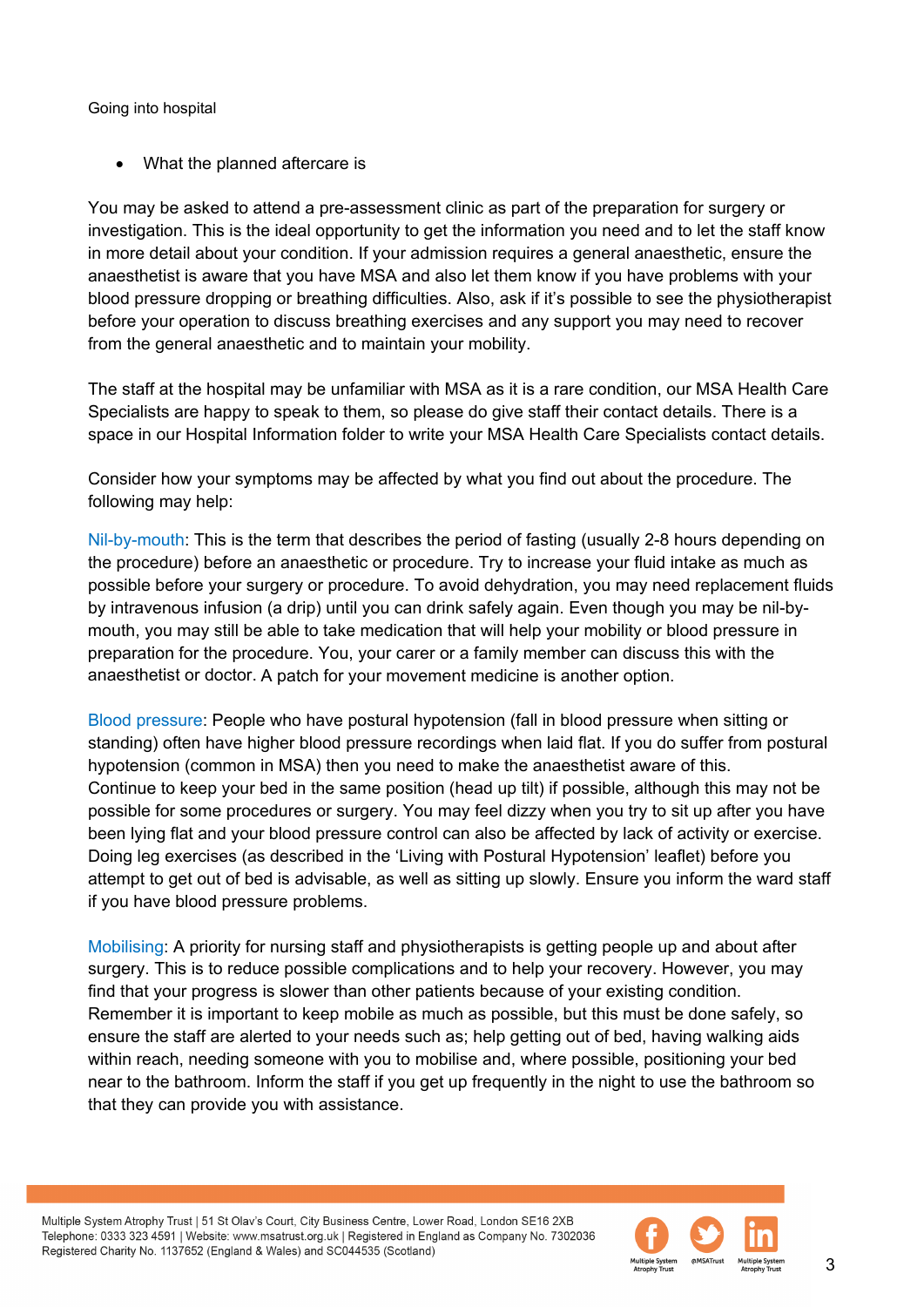If you tire easily plan frequent short periods of exercise and activity, keep in mind 'little but often'**.** Avoid being in the same position for several hours. Try to be active whilst in bed or sitting in a chair by doing gentle leg exercises. Advise the physiotherapist if you have "good" and "bad" days or your best time of day to carry out your exercises.

Breathing: It is important while you are less active to keep up the breathing exercises that the physiotherapists and nurses will show you. You may have your breathing and oxygen levels monitored, especially if you have any breathing problems when laid flat or if you snore loudly. You will need to continue using any equipment such as a CPAP machine (continuous positive airwave pressure) that helps you breathe at night.

Infection: Staff should be made aware that you are prone to infection (urine and/or chest) because of your condition. They will need to monitor this and may need to use preventative antibiotics. It is important to let them know that people with MSA may not experience a high temperature when they have an infection, so they are not guided purely by your temperature readings.

#### **Key points:**

- Find out about the procedure
- Consider how the procedure will affect you
- Contact the MSA Health Care Specialists if in any doubt about how your symptoms may be affected.

#### **Recovery and Discharge**

The planning you made for your admission to hospital should have made the experience a little smoother. The final bit of thought around planning should be about getting out of hospital. This is as important but may be overlooked if focussing too much on the 'being in hospital' part.

Recovery times - Being in hospital and having surgery are major events for anybody. If you consider the additional factors related to your condition, don't be alarmed if you need longer time to recover. Convalescence will be an important part of your recovery so try not to put pressure on yourself or judge yourself by the way you have recovered in the past. Some people find they are confused for a few days after a general anaesthetic

Discharge planning - Preparations for going home should start before admission to ensure that everything is in place to get you home safely. Consider the following:

- Include in your folder telephone numbers of the people who help you at home
- If you rely on home care services then it is advisable to avoid discharge over a weekend
- If your care needs have changed as a result of your admission you may need to speak to the hospital social worker or ask the ward manager to contact your care agency directly to advise them of any necessary changes
- Request a week's supply of medication to take home. If you need special dressings, request that you have at least one spare to take home too.

Once discharged from the hospital admission follow-up care at home may be needed.

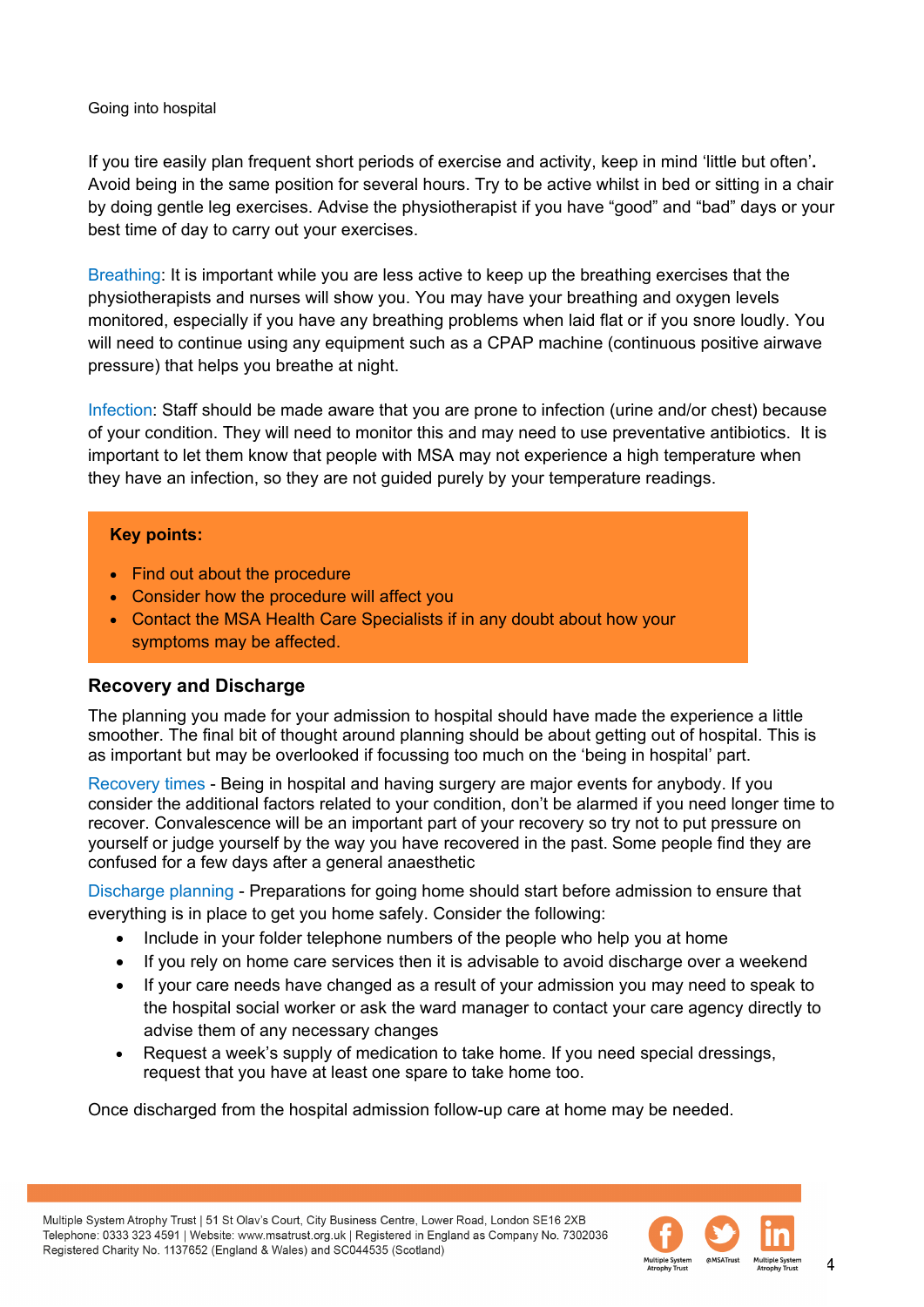This could include visits from community nurses and therapists, as well as a hospital appointments or out-patient check-ups. Keep your information folder up to date and to hand and take it with you to appointments. Also keep the MSA Guide to hand for any health professionals who will visit you at home.

#### Key points:

- Make a contact list of people who help you at home
- Keep your Hospital Information folder up to date.

#### **Additional uses of this sheet:**

Although written to help you plan for hospital visits, you may find this fact sheet helpful for:

#### **Respite care**

This is an organised admission to allow your carer time to recharge their batteries. Respite care can be available on a regular basis in a community hospital, a nursing home or even a hospice.

#### **Day centres or day hospitals**

These local centres have a range of activities and therapists that you can access during your visit.

#### **Rehabilitation Units**

This is a planned admission where a team of doctors, nurses, and therapists will work with you on specific problems presented by your condition.

#### **MSA Trust contact details:**

If you would like to discuss further any of the content of this information sheet, or if you would like to talk to someone about an admission to hospital, or upcoming appointment, then please get in touch with our MSA Health Care Specialists.

We have MSA Health Care Specialists that support people affected by MSA in the UK and Ireland. If you would like to find the MSA Health Care Specialist for your area, contact us on the details below or use the interactive map here – [https://www.msatrust.org.uk/support-for-you/hcps/.](https://www.msatrust.org.uk/support-for-you/hcps/)

MSA Trust, 51 St Olav's Court, Lower Road, London SE16 2XB

**T**: 0333 323 4591 | **E**: [support@msatrust.org.uk](mailto:support@msatrust.org.uk) | **W**: [www.msatrust.org.uk](http://www.msatrust.org.uk/) 

#### **The following pages contain a couple of forms that may help you plan your admission to hospital**

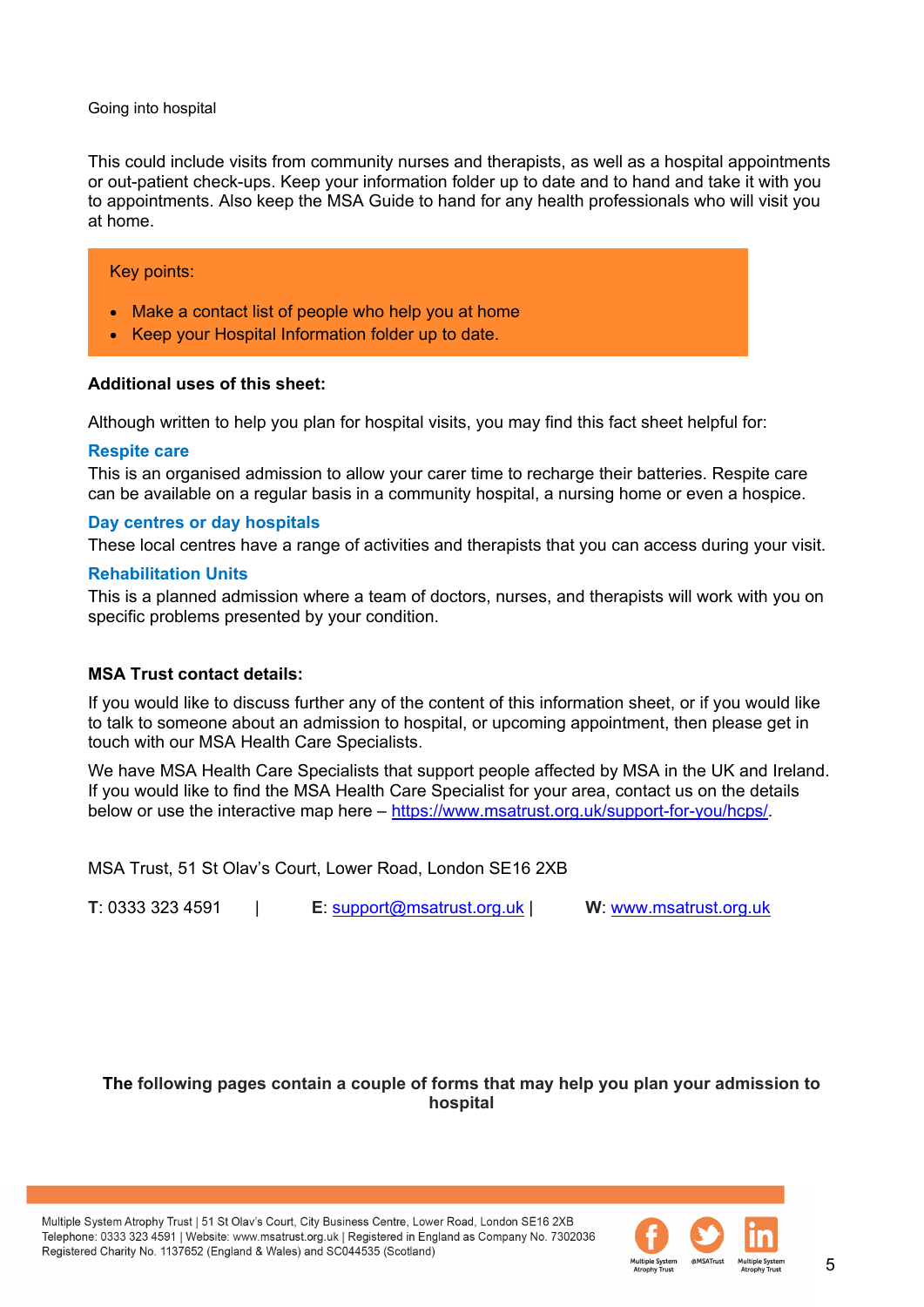#### REVISION DATE: 03/21 | REVIEW DATE: 03/24 | VERSION: 1.7

#### **Disclaimer:**

We have taken every care to ensure the accuracy of the information contained in this publication. It is produced independently, is not influenced by sponsors and is free from endorsement. The information should not be used as a substitute for the advice of appropriately qualified professionals, if in any doubt please seek advice from your doctor or legal professional.

References for this information sheet are available by contacting [support@msatrust.org.uk.](mailto:support@msatrust.org.uk)

#### **Feedback:**

Your feedback helps us ensure we are delivering information to the highest standard. If you have any comments or suggestions please contact us at support@msatrust.org.uk.



Multiple System Atrophy Trust | 51 St Olav's Court, City Business Centre, Lower Road, London SE16 2XB Telephone: 0333 323 4591 | Website: www.msatrust.org.uk | Registered in England as Company No. 7302036 Registered Charity No. 1137652 (England & Wales) and SC044535 (Scotland)

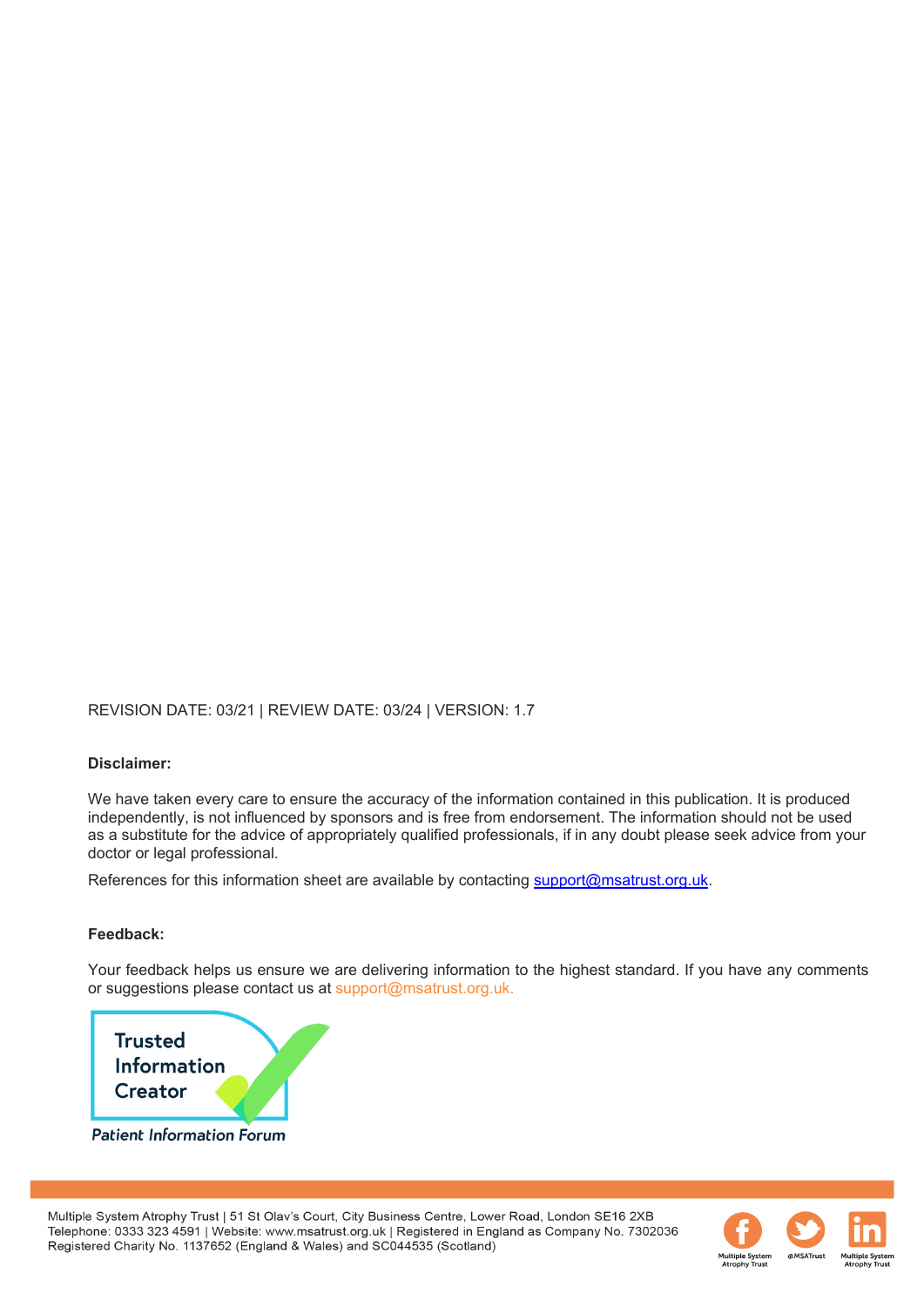### **Going into hospital – Planning sheet**

|                                            | Things to think about                                                                                                                                                                                                 | Describe your usual routine |
|--------------------------------------------|-----------------------------------------------------------------------------------------------------------------------------------------------------------------------------------------------------------------------|-----------------------------|
| Communication:<br>Do you                   | • Have a quiet voice?<br>• Need a nurse bell?<br>• Use any equipment?                                                                                                                                                 |                             |
| Sleeping                                   | • What time do you go to<br>bed and get up?<br>How many pillows?<br>$\bullet$<br>Head up tilt?<br>$\bullet$<br>Do you need help turning?<br>How do you get to the<br>$\bullet$<br>bathroom?                           |                             |
| Moving around                              | • What equipment do you<br>use?<br>Do you need help?<br>$\bullet$<br>How far can you walk?<br>Do you have a best time of<br>day?<br>Does your blood pressure<br>or medication affect your<br>mobility?                |                             |
| Eating<br>Do you                           | • Have a special diet?<br>Need special cutlery?<br>Need help cutting food?<br>Need help eating?<br>Need to eat snacks?                                                                                                |                             |
| Drinking                                   | What do you like to drink?<br>Do you need a special cup<br>or straw?<br>Can you pour drinks?<br>Do you need help to drink?<br>Do you need your drinks<br>thickened?                                                   |                             |
| Bladder &<br>Bowel and<br><b>Bathrooms</b> | • Do you use a catheter or<br>other continence aid?<br>• Where are the nearest<br>bathrooms?<br>Can you get there alone?<br>$\bullet$<br>• Do you need help<br>undressing?<br>• How often do you go to the<br>toilet? |                             |
| Any other info                             |                                                                                                                                                                                                                       |                             |